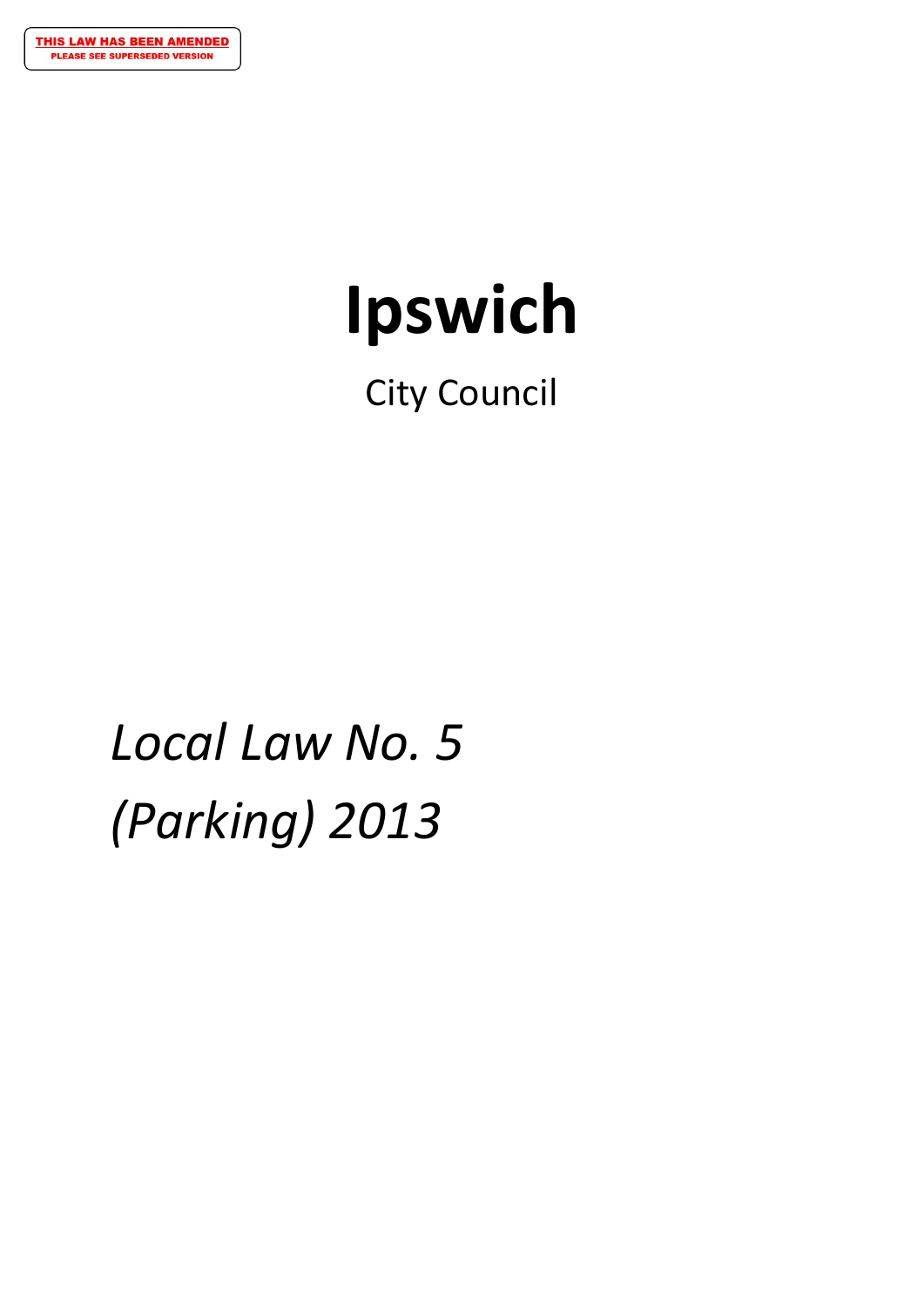#### $\mathbf 1$ Ipswich City Council Local Law No. 5 (Parking) 2013

# **Contents**

| <b>PART 1</b>     |  |
|-------------------|--|
| $\mathbf{1}$      |  |
| 1A                |  |
| 2                 |  |
| 3                 |  |
| 4                 |  |
| <b>PART 2</b>     |  |
| 6                 |  |
| 7                 |  |
| 8                 |  |
| <b>PART 3</b>     |  |
| 9                 |  |
| 10                |  |
| 11                |  |
| <b>PART4</b>      |  |
| 12                |  |
| <b>PART 5</b>     |  |
|                   |  |
| 13                |  |
| 14                |  |
| PART <sub>6</sub> |  |
| 15                |  |
| <b>PART 7</b>     |  |
| 16                |  |
| 17                |  |
| <b>SCHEDULE</b>   |  |
|                   |  |
| $\mathbf{1}$      |  |
| 2                 |  |
| 3                 |  |
| 4                 |  |
| 5                 |  |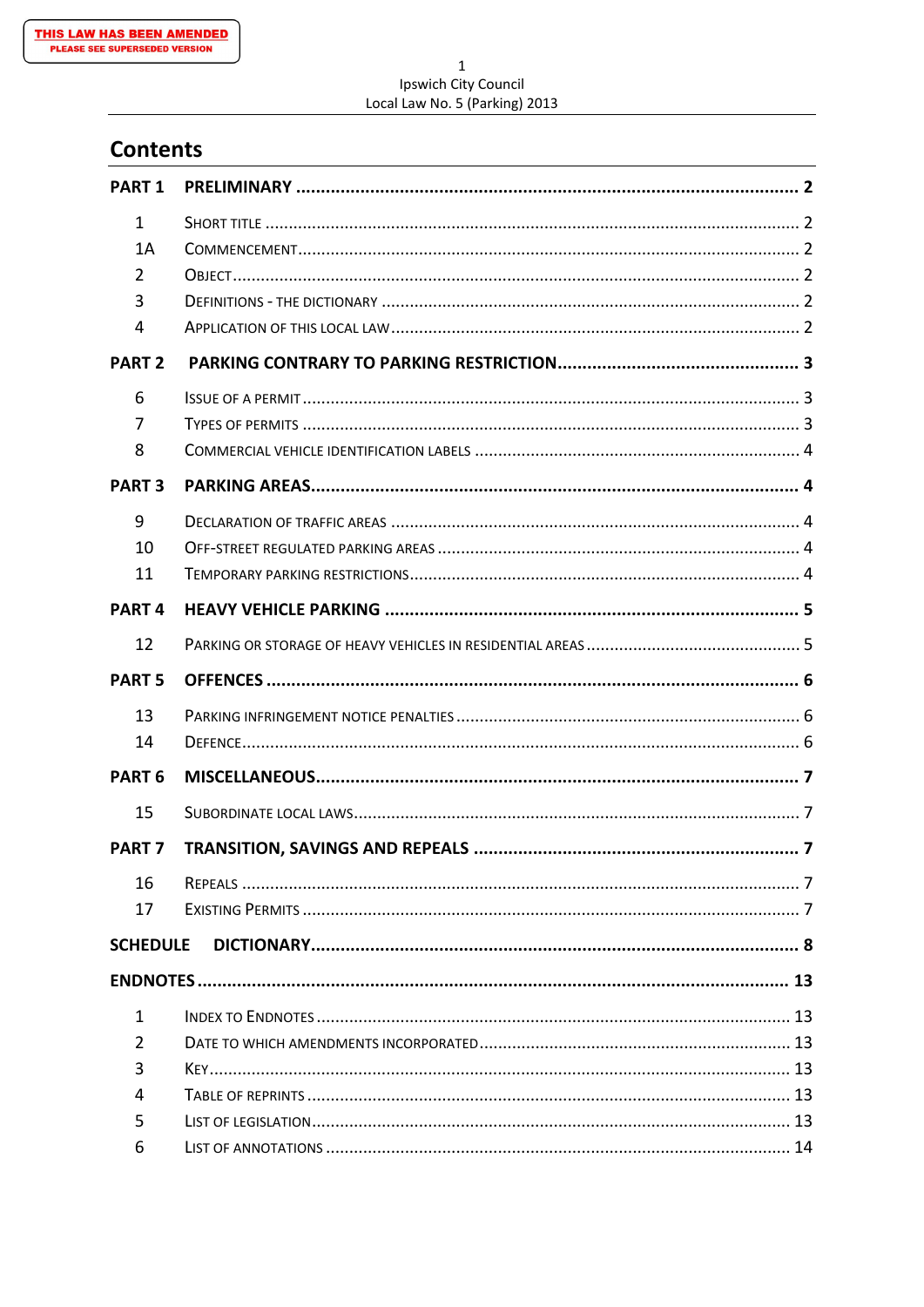# **Part 1 Preliminary**

## **1 Short title**

This local law may be cited as *Local Law No. 5 (Parking) 2013.*

## **1A Commencement**

This local law commences on 1 August 2013

## **2 Object**

The object of this local law is––

- (a) to provide for safe, efficient and equitable parking regulation in traffic areas, on roads and in off‐street regulated parking areas in the local government area in accordance with Chapter 5, Part 6 of the TORUM Act including ‐
	- (i) establishing and regulating parking in traffic areas, on roads and in off‐street regulated parking areas; and
	- (ii) fixing parking fees and regulating paid parking; and
- (iii)  $\qquad$  regulating the issuing and use of parking permits<sup>1</sup>; and
	- (iv) imposing temporary parking prohibitions and restrictions.
	- (b) to provide for the regulation of parking and storage of heavy vehicles in residential areas.

## **3 Definitions ‐ the dictionary**

- (1) The dictionary in the Schedule (Dictionary) defines particular words used in this local law.
- (2) The dictionaries in *Local Law No.1 (Administration) 2013* and *Local Law No.4 (Permits) 2013* also define words used in this local law.

## **4 Application of this local law**

This local law does not apply to a State‐controlled road unless the chief executive of the department which administers the TORUM Act has given written approval. $^2$ 

 <sup>1</sup> See section 101(1)(b*) TORUM Act*.

<sup>2</sup> The *TORUM Act* is the primary legislation dealing with road use and the regulation of parking in Queensland. It gives local governments the power to regulate parking in their local government areas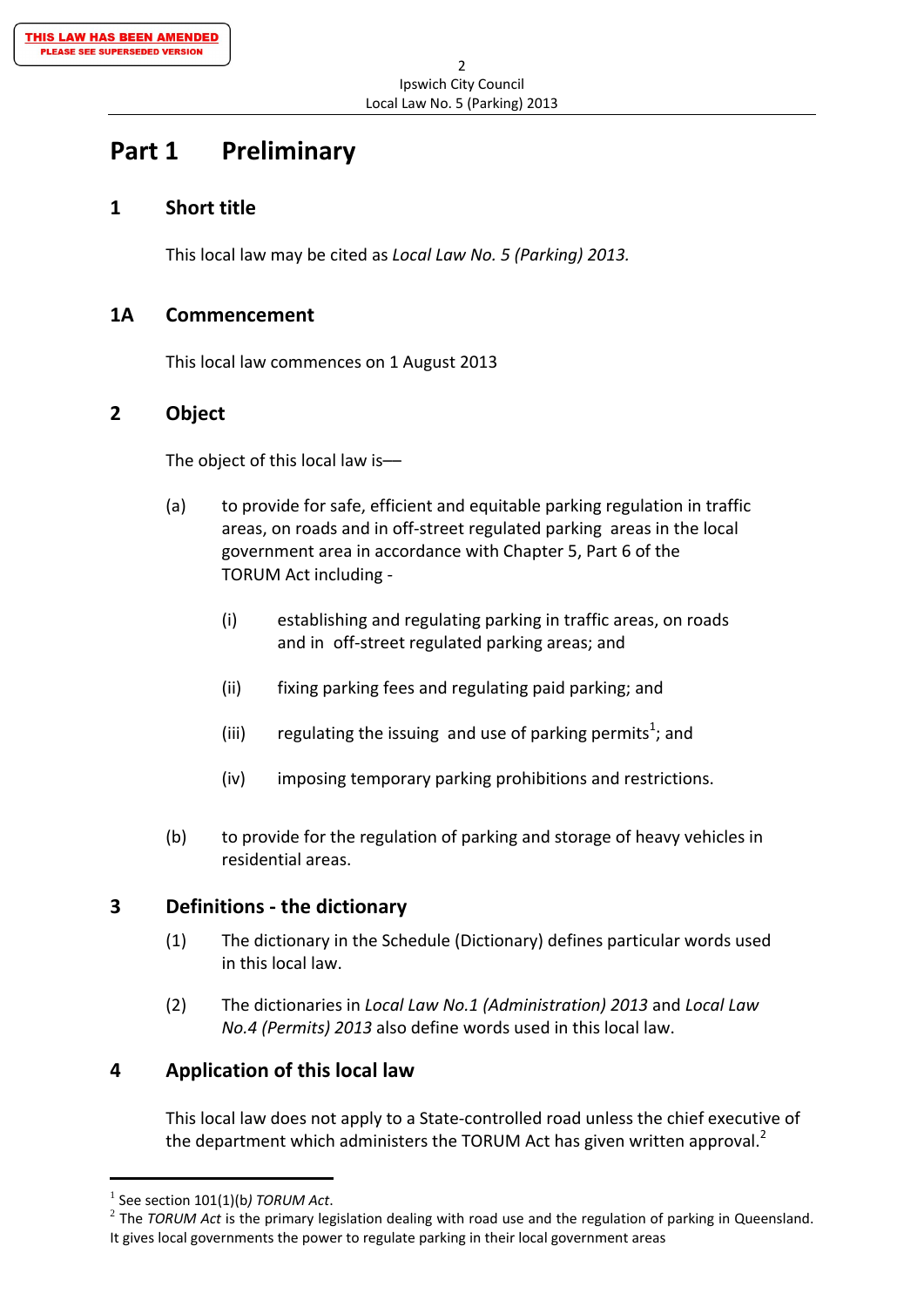## **5 Relationship with other laws**

This local law is ‐

- (a) made pursuant to the TORUM Act in the case of regulation of parking<sup>3</sup>;
	- (b) in addition to, and intended to complement Chapter 5, Part 6 of the TORUM Act; and
	- (c) to be read with Local Law No. 1 (Administration) 2013 and Local Law No. 4 (Permits) 2013

# **Part 2 Parking contrary to parking restriction**

## **6 Issue of a permit**

- (1) The local government may grant a permit for a permit regulated activity authorising a person to park—
	- (a) in a designated parking space where parking is restricted to permit parking; or
	- (b) in a traffic area, on a road or in an off‐street regulated parking area contrary to an indication given by an official traffic sign regulating parking by time or payment of fee.
- (2) The local government may prescribe, by subordinate local law, persons who may be issued with a permit.

## **7 Types of permits <sup>4</sup>**

A vehicle may be parked contrary to an indication on an official traffic sign regulating parking by time or payment of fee, if the vehicle displays

(a) a parking permit for people with disabilities<sup>5</sup> valid for the time and place at which the vehicle is parked; or

 $\overline{\phantom{a}}$  ,  $\overline{\phantom{a}}$  ,  $\overline{\phantom{a}}$  ,  $\overline{\phantom{a}}$  ,  $\overline{\phantom{a}}$  ,  $\overline{\phantom{a}}$  ,  $\overline{\phantom{a}}$  ,  $\overline{\phantom{a}}$  ,  $\overline{\phantom{a}}$  ,  $\overline{\phantom{a}}$  ,  $\overline{\phantom{a}}$  ,  $\overline{\phantom{a}}$  ,  $\overline{\phantom{a}}$  ,  $\overline{\phantom{a}}$  ,  $\overline{\phantom{a}}$  ,  $\overline{\phantom{a}}$ 

 $3$  The TORUM Act is the primary legislation dealing with road use and the regulation of parking in Queensland.<br>It gives local governments the power to regulate parking in their local government areas

<sup>&</sup>lt;sup>4</sup> See the TORUM Act, section 103(4).<br><sup>5</sup> Parking permits for people with disabilities are not issued by the local government under this local law. They are issued under section 111 of the TORUM Act by the Chief Executive of the State Government department administering that Act. The State government has adopted the Australian Disability Parking Permit scheme. Sections 203 and 205 of the TORUM Act are relevant to the use disability parking permits.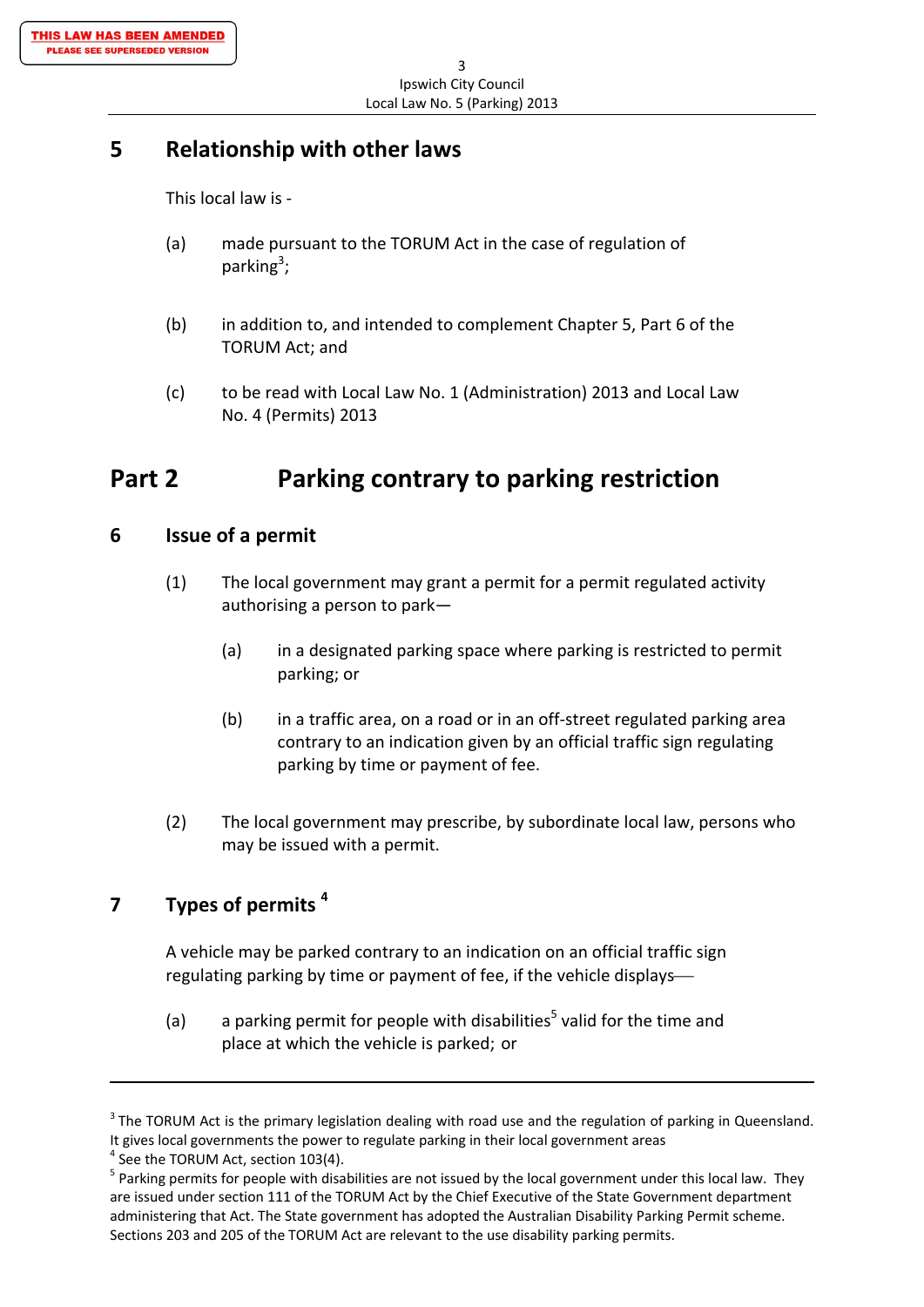(b) a permit issued under section 6 (Issue of a permit) of this local law.

## **8 Commercial vehicle identification labels <sup>6</sup>**

- (1) The local government may issue a commercial vehicle identification label.
- (2) A vehicle displaying a current commercial vehicle identification label may be lawfully parked in a loading zone.<sup>7</sup>
- (3) The local government may prescribe, by subordinate local law, vehicles which may be issued with a commercial vehicle identification label.<sup>8</sup>

## **Part 3 Parking areas**

## **9 Declaration of traffic areas**

- (1) The local government may by subordinate local law, declare the whole or a part of its area to be a traffic area.<sup>9</sup>
- (2) The boundaries of a traffic area must be defined in a subordinate local law.

## **10 Off‐street regulated parking areas**

The local government may by subordinate local law specify an area of land owned or controlled<sup>10</sup> by the local government, including structures on the land, as an offstreet regulated parking area. $^{11}$ 

*Example:*

*A local government might under an arrangement with the owner of a shopping centre, specify a public* parking area at the shopping centre as an off-street regulated parking area and regulate parking in the *area under this local law.*

## **11 Temporary parking restrictions**

- **(**1) The local government may temporarily prohibit or restrict parking on a road where the local government is satisfied that:
	- (a) a temporary prohibition or restriction on parking is necessary because

 <sup>6</sup> See the *TORUM Act*, section 103(5).

<sup>&</sup>lt;sup>7</sup> See also Transport Operations (Road Use Management-Road Rules) Regulation 2009, section 179, relating to drivers who are permitted to stop in a loading zone.<br><sup>8</sup> The *TORUM Act* already defines certain vehicles designed for the carriage of goods as commercial vehicles –

see schedule 4, definition, commercial vehicle.<br><sup>9</sup> See the *TORUM Act*, sections 102(3)(a) and 102(2)(b).

 $10$  See the TORUM Act, section 104(2).

<sup>&</sup>lt;sup>11</sup> See the TORUM Act, sections  $104(1)(b)$  and  $101(1)(c)$ .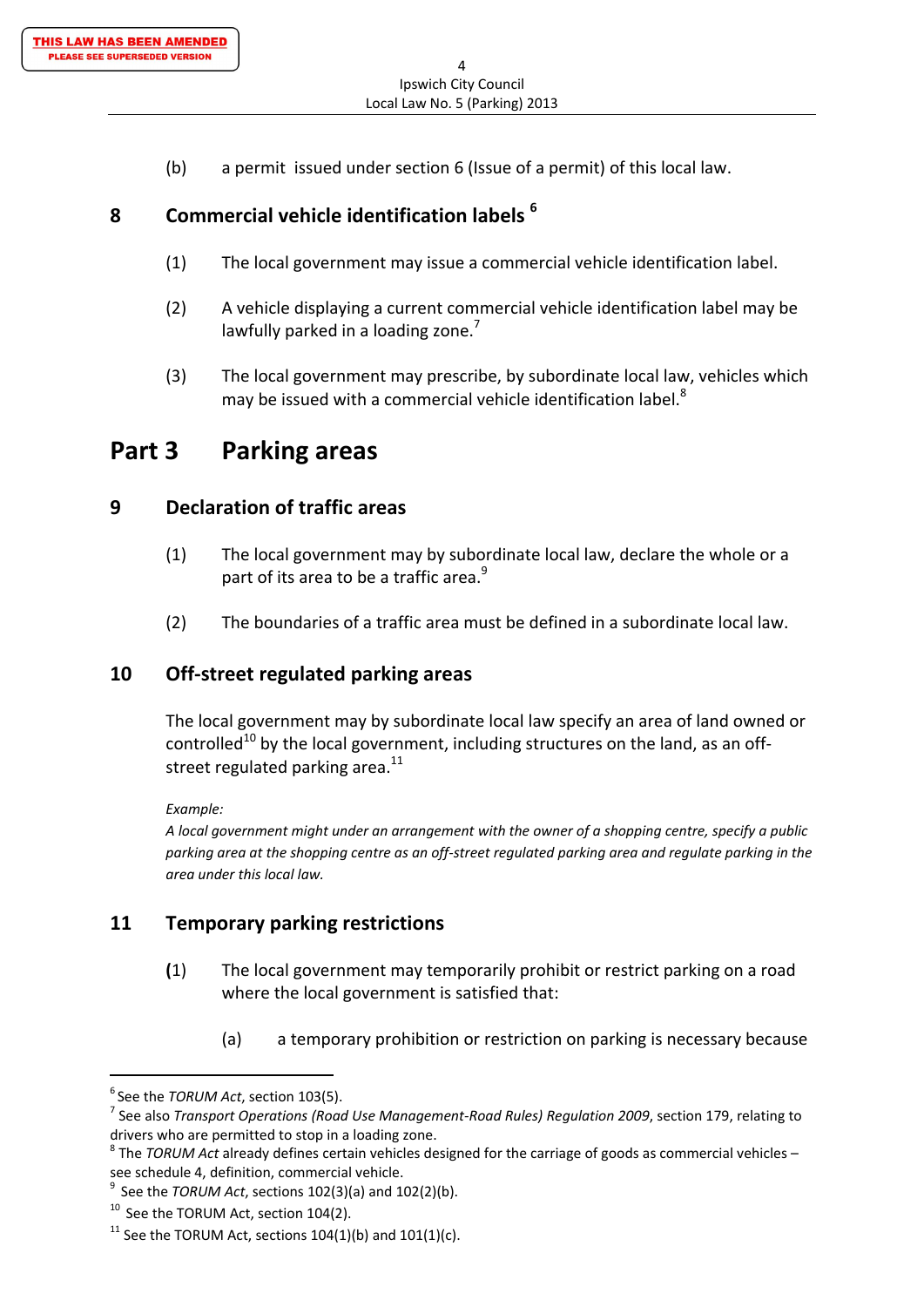#### of a particular event; or

 (b) conditions temporarily applying in a particular part of the local government area warrant the prohibition or restriction.

#### *Examples of subsection (1)—*

- The local government may temporarily prohibit parking on a particular part of a road if building work that is being carried out on, or adjacent to, the road makes it impracticable to use the relevant part of the road for parking.
- The local government may temporarily prohibit parking on a particular part of a road if the road is to be closed to traffic for the purpose of a festival or public assembly.
- (2) Notwithstanding section 11(1) (Temporary parking restrictions) of this local law, the local government cannot regulate parking on a State-controlled road without the written agreement of the chief executive of the department which administers Chapter 6 (Road Transport Infrastructure) of the *Transport Infrastructure Act 1994*.
- (3) A temporary prohibition or restriction on parking imposed under section 11(1) (Temporary parking restrictions) of this local law takes effect when the local government installs the appropriate official traffic sign indicating the prohibition or restriction and ceases to take effect on removal of the sign by the local government.

# **Part 4 Heavy vehicle Parking**

## **12 Parking or storage of heavy vehicles in residential areas**

(1) The parking or storage of heavy vehicles in residential areas is a permit regulated activity and a person must not park or store a heavy vehicle or allow a heavy vehicle to be parked or stored in a residential area unless authorised by a permit $^{12}$ .

Maximum penalty for subsection  $(1)$  –

- (a) for first offence  $-20$  penalty units.
- (b) for second offence within a 2 year period  $-30$  penalty units.
- (c) for third or further offences within a 2 year period  $-50$ penalty units.
- $(2)$  For the purposes of this section ––

 <sup>12</sup> See *Local Law No. 4 (Permits) 2013* as application for and issue of permits.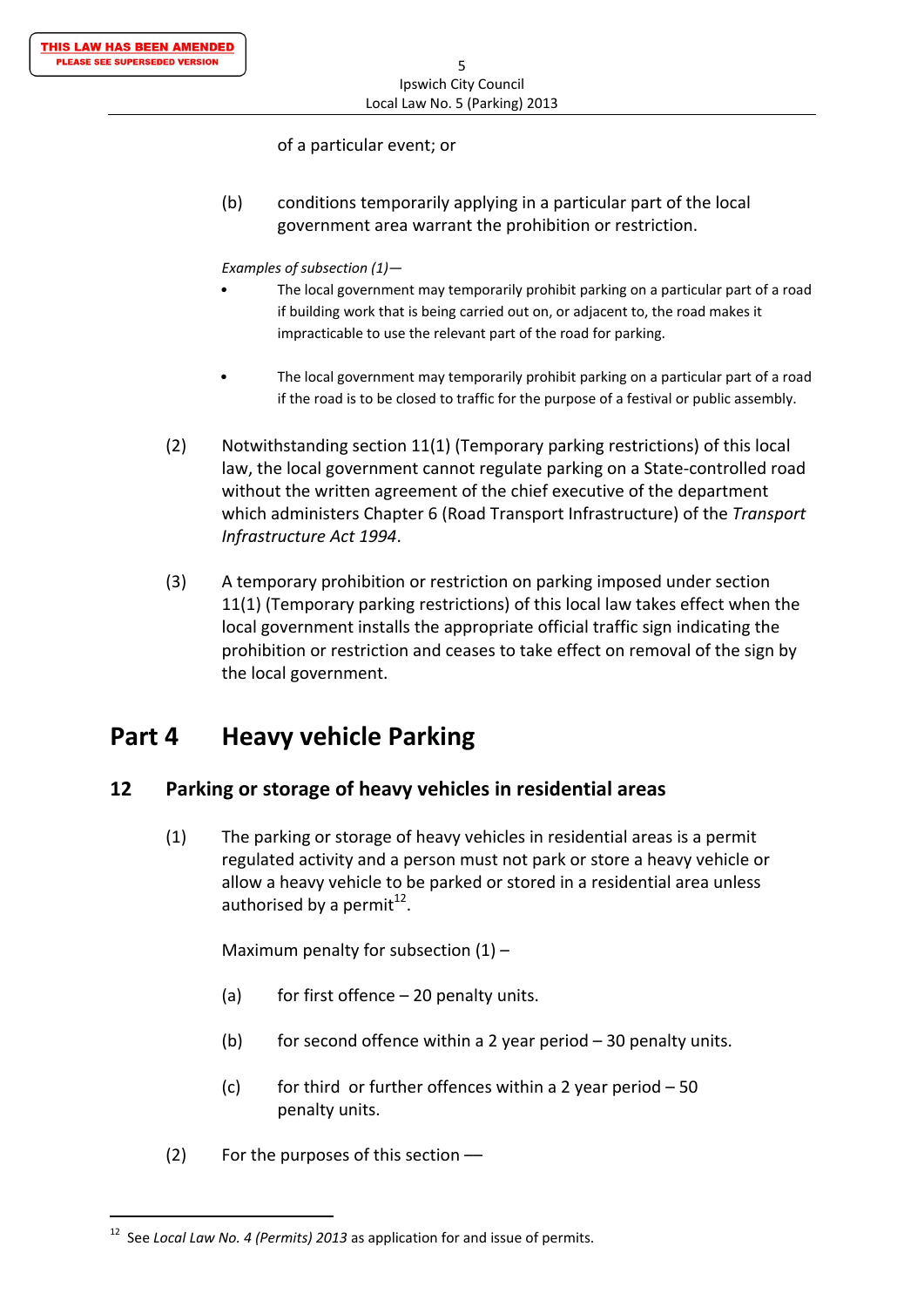*parking or storing a heavy vehicle* means the parking or storage of a heavy vehicle for a period longer than is necessary for the loading and unloading of the heavy vehicle in a residential area including on premises in a residential area; but does not include—

- (a) the parking of a heavy vehicle owned or used by the local government on land owned or occupied by the local government; and
- (b) the parking of a heavy vehicle that is  $-$ 
	- (i) an emergency vehicle; or
- (ii) involved in a public utility undertaking for the period during which the vehicle is being used to carry out the undertaking; or and the contract of the contract of the contract of the contract of the contract of the contract of the con
	- (iii) of a class specified in a subordinate local law.

# **Part 5 Offences**

## **13 Parking infringement notice penalties<sup>13</sup>**

The local government may, by subordinate local law, prescribe an amount as the infringement notice penalty for a minor traffic offence committed in the local government's area.<sup>14</sup>

## **14 Defence**

It is a defence to any breach or non‐compliance of any provision contained in this local law if a person has a lawful excuse or defence.

*Example—*

- It is a defence to any breach or non-compliance of any provision contained in this local law if a person was not criminally responsible in accordance with Chapter 5 (Criminal Responsibility) of the *Criminal Code*.
- Section 165 (Stopping in an emergency etc. or to comply with another provision) of the *Transport Operations (Road Use Management-Road Rules) Regulation 2009* details a number of circumstances that are a defence to prosecution for an offence against a provision of Part 12 (Restriction on stopping and parking) of the *Transport Operations (Road Use Management-Road Rules) Regulation 2009*.

 $13$  Section 13 (Parking infringement notice penalties) of this local law does not create an offence. The offences, and the relevant legislation which create them, are specified in Subordinate Local Law No. 5.1 (Parking) 2013.<br><sup>14</sup> See section 108(1) (Local laws about minor traffic offences) of the TORUM Act.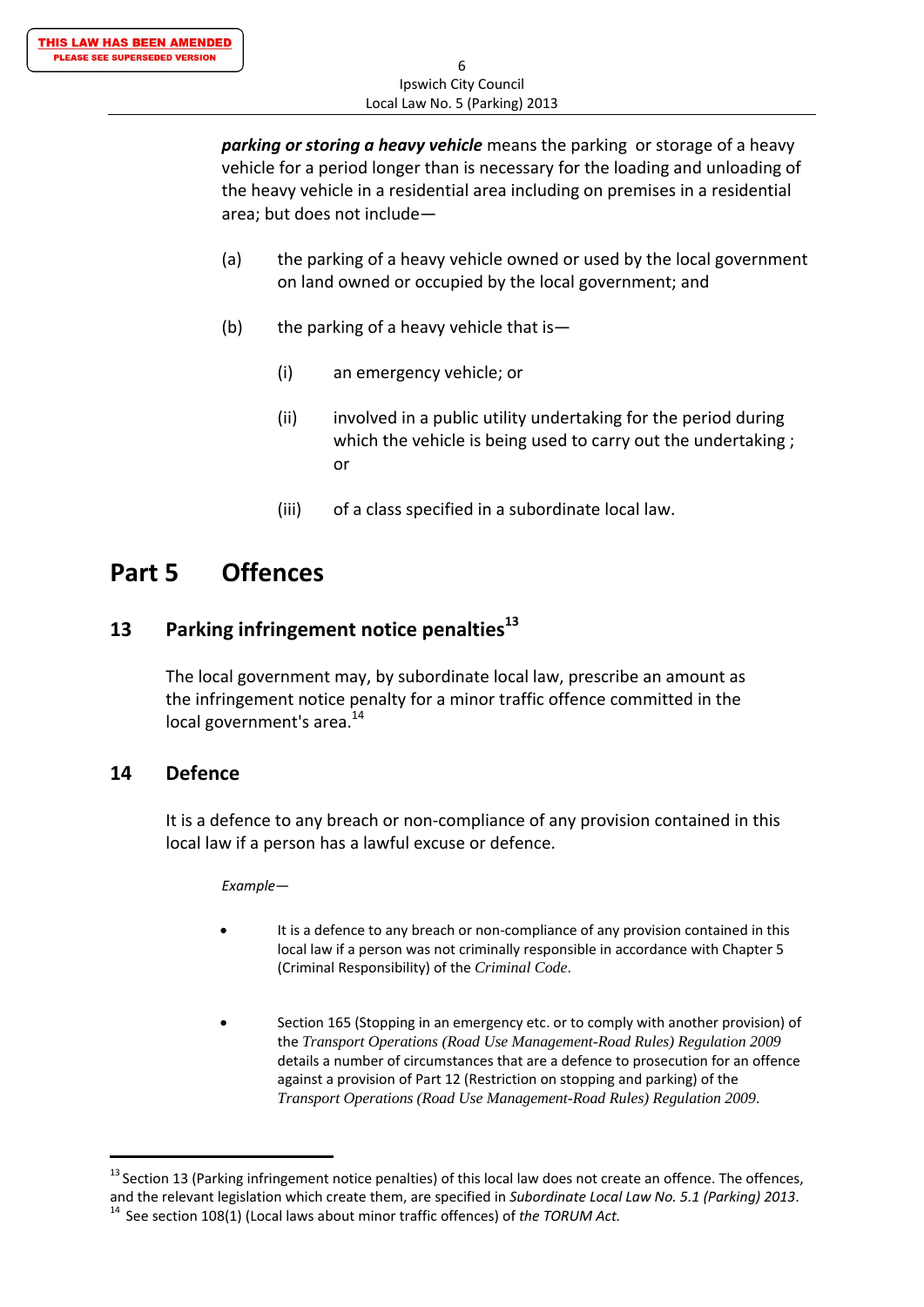Part 19 (Exemptions) of the *Transport Operations (Road Use Management-Road Rules) Regulation 2009* details a number exemptions whereby certain provisions of the *Transport Operations (Road Use Management-Road Rules) Regulation 2009* do not apply.

# **Part 6 Miscellaneous**

## **15 Subordinate local laws**

- (1) The local government may make a subordinate local law with respect to‐
	- (a) traffic areas pursuant to section 9 (Declaration of traffic areas) of this local law; and
	- (b) off‐street regulated parking area pursuant to section 10 (Declaration of off‐street regulated parking areas) of this local law;
	- (c) persons who may be issued with a parking permit to park contrary to an indication on a traffic sign pursuant to section 7 (Types of permits) of this local law; and
	- (d) vehicles which may be issued with a commercial vehicle identification label pursuant to section 8 (Commercial vehicle identification labels) of this local law); and
	- (e) infringement notice penalty amounts which apply for minor traffic offences pursuant to section 12 (Parking infringement notice penalties) of this local law.

# **Part 7 Transition, Savings and Repeals**

## **16 Repeals**

The following Local Laws are repealed ––

- Local Law No. 6 (Heavy and Other Vehicle Parking) 2004, gazetted 27 February 2004
- Local Law No. 27 (Regulated Parking) 1997, gazetted 9 January 1998

## **17 Existing Permits**

Any person who immediately before the commencement of this local law held a permit under any local law to operate an activity which is now a permit regulated activity under this local law is taken to be a holder of a permit under this local law and *Local Law No. 4 (Permits) 2013* to operated that activity.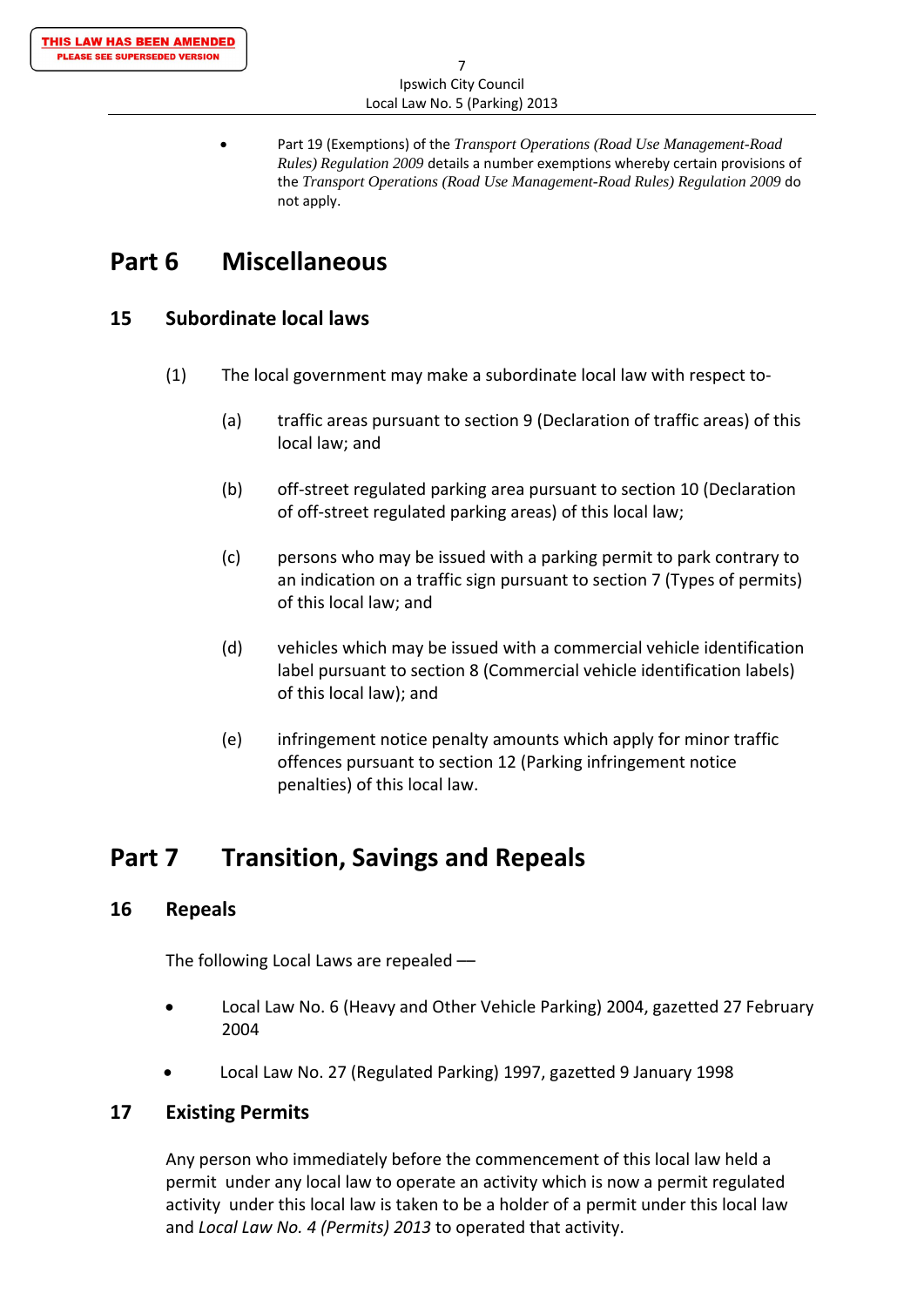# **Schedule Dictionary**

Section 3

*adjunct vehicle* means any of the following—

- (a) any trailer designed or adapted for the carriage of goods with a carrying capacity in excess of two (2) tonnes tare including the trailer of an articulated vehicle;
- (b) any trailer designed or adapted for earthmoving or road making purposes, including a vehicle or equipment designed or adapted for excavating materials or equipment such as rollers, compressors or the like designed or adapted to be drawn behind a heavy vehicle;
- (c) any trailer containing a refrigeration unit;
- (d) any earthmoving equipment or vehicle which is capable of being transported on the tray of a heavy vehicle;
- (e) any other trailer or equipment which is consistent with those trailers or equipment listed above.

*commercial vehicle identification label* means a label of the type depicted in the Manual of Uniform Traffic Control Devices as a commercial vehicle identification label.

*declared road* has the same meaning as in the TORUM Act

#### *emergency vehicle* means—

- (a) an ambulance; or
- (b) a fire appliance or other vehicle necessary to attend a fire or chemical incident or a vehicle used for building inspections and community education; or
- (c) a police vehicle; or
- (d) a State Emergency Service vehicle; or
- (e) such other vehicle as is specified in a subordinate local law.

*heavy vehicle* means any of the following—

- (a) a vehicle or combination of vehicles (including an adjunct vehicle) that has a gross vehicle mass (GVM) of more than 4.5 tonnes, or has a total length of in excess of 7.5 metres;
- (b) a trailer or semi‐trailer standing alone which has a GVM of 3 or more tonnes or has a length exceeding 5 metres;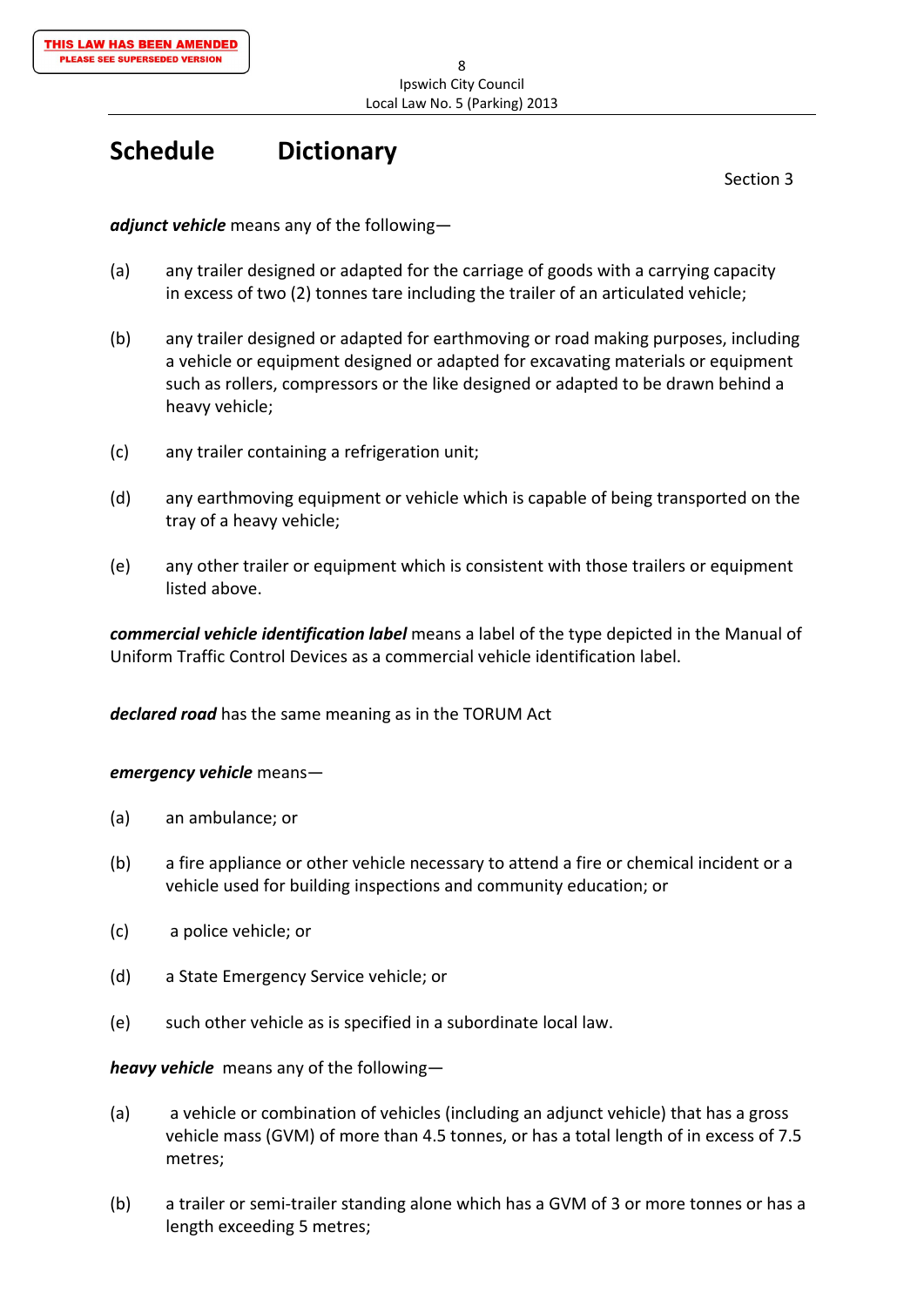- (c) any vehicle of whatever size equipped to carry, by whatever means, a motor vehicle;
- (d) a tractor;
- (e) any vessel whose length exceeds nine (9) metres;
- (f) any other vehicle or equipment which is consistent with those vehicle listed above.

**infringement notice penalty** means an infringement notice fine under the State Penalties Enforcement Act 1999.

*local law* has the meaning in the Act, section 26, and includes a subordinate local law.

*the local government* means Ipswich City Council*.*

*local government area* has the meaning in the Act.

*official traffic sign* see TORUM Act, schedule 4.

*off‐street regulated parking* area see TORUM Act, schedule 4.

*minor traffic offence* see TORUM Act, section 108(4).

*parking permit for people with disabilities means*—

- (a) a parking permit for people with disabilities issued under the TORUM Act; or
- b) an Australian Disability Parking Permit under a corresponding provision of the law of another State or Territory**.**

*permit for a permit regulated activity* means a permit which has been granted pursuant to section 7 (Grant of a permit) of *Local Law No. 4 (Permits) 2013* and this local law ––

- (a) which has not expired pursuant to section 8(2) (Term of a permit) of *Local Law No. 4 (Permits) 2013* and this local law; and
- (b) which has not been cancelled pursuant to section 12 (Cancellation of a permit) of *Local Law No. 4 (Permits) 2013***;** and
- (c) includes a parking permit.

#### *permit regulated activity means*—

- (a) an activity which is specified as a permit regulated activity in this local law;
- (b) an activity which would ordinarily be prohibited by this local law or subordinate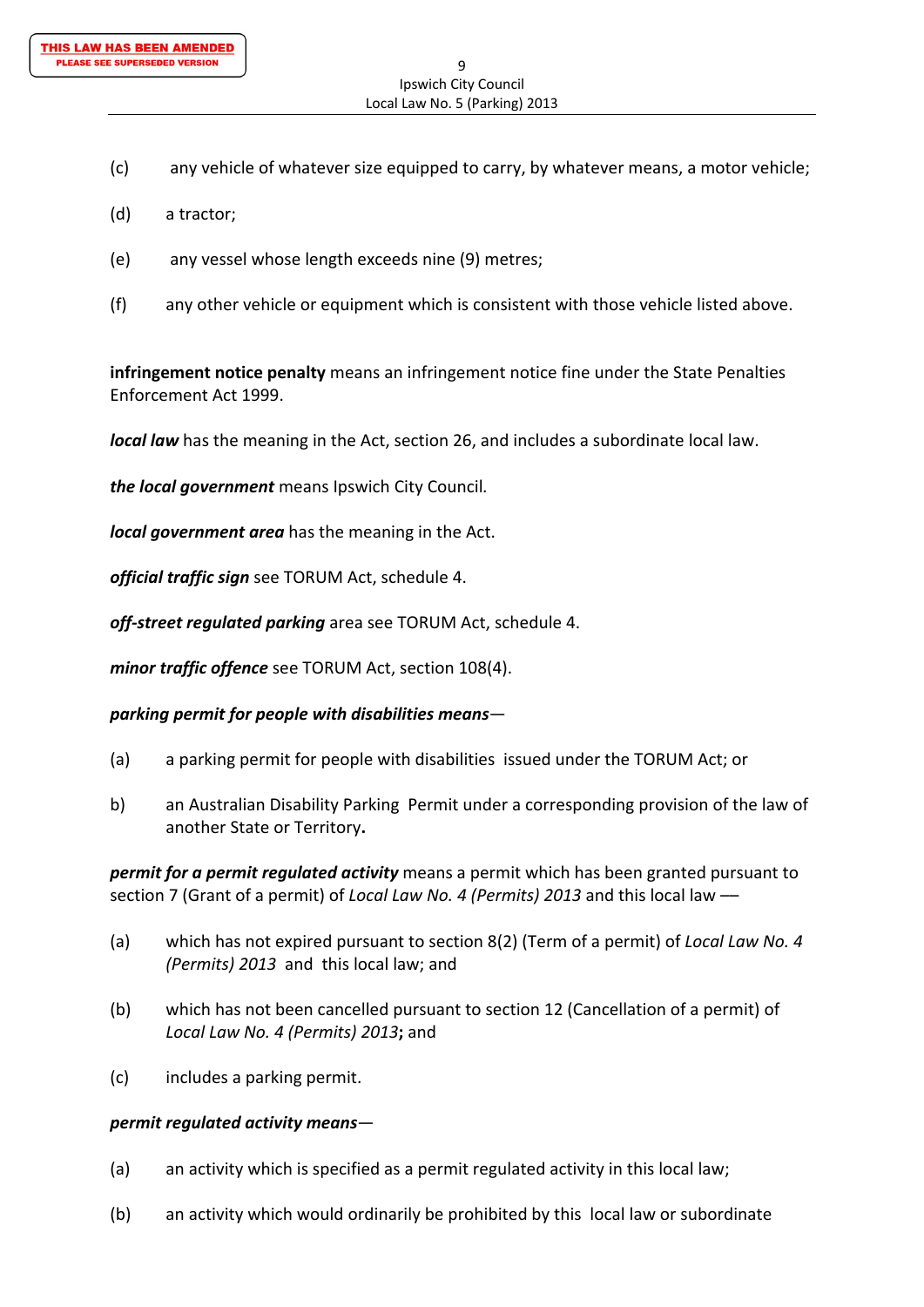local law unless authorised by a permit;

- (d) parking contrary to a an official traffic sign regulating parking by time or payment of fee or contrary to the provisions of this local law or its subordinate local law; or
- (e) parking in a designated parking space where parking is restricted to holders of a permit for such parking.

*public utility undertaking* means the provision of services to the public such as—

- (a) water, hydraulic power, electricity, gas; or
- (b) sewerage or drainage; or
- (c) telecommunications to the public.

*residential area* includes areas comprising predominantly residential development and land (other than *roads*)*,* that is situated in one or more of the following zones or other similar designation under a *Structure Plan* under the Planning Scheme

- (a) within the Urban Areas Locality
	- (i) Large Lot Residential Zone;
	- (ii) Residential Low Density Zone;
	- (iii) Residential Medium Density Zone;
	- (iv) Character Areas ‐ Housing Zone;
	- (v) Future Urban Zone;
	- (vi) Character Areas ‐ Mixed Use Zone;
	- (vii) Business Incubator Zone;
	- (viii) Bundamba Racecourse Stables Area Zone;
	- (ix) Special Uses Zone;
	- (x) Special Opportunity Zone;
- (b) within the Rosewood Locality
	- (i) Character Areas ‐ Housing Zone;
	- (ii) Residential Low Density Zone;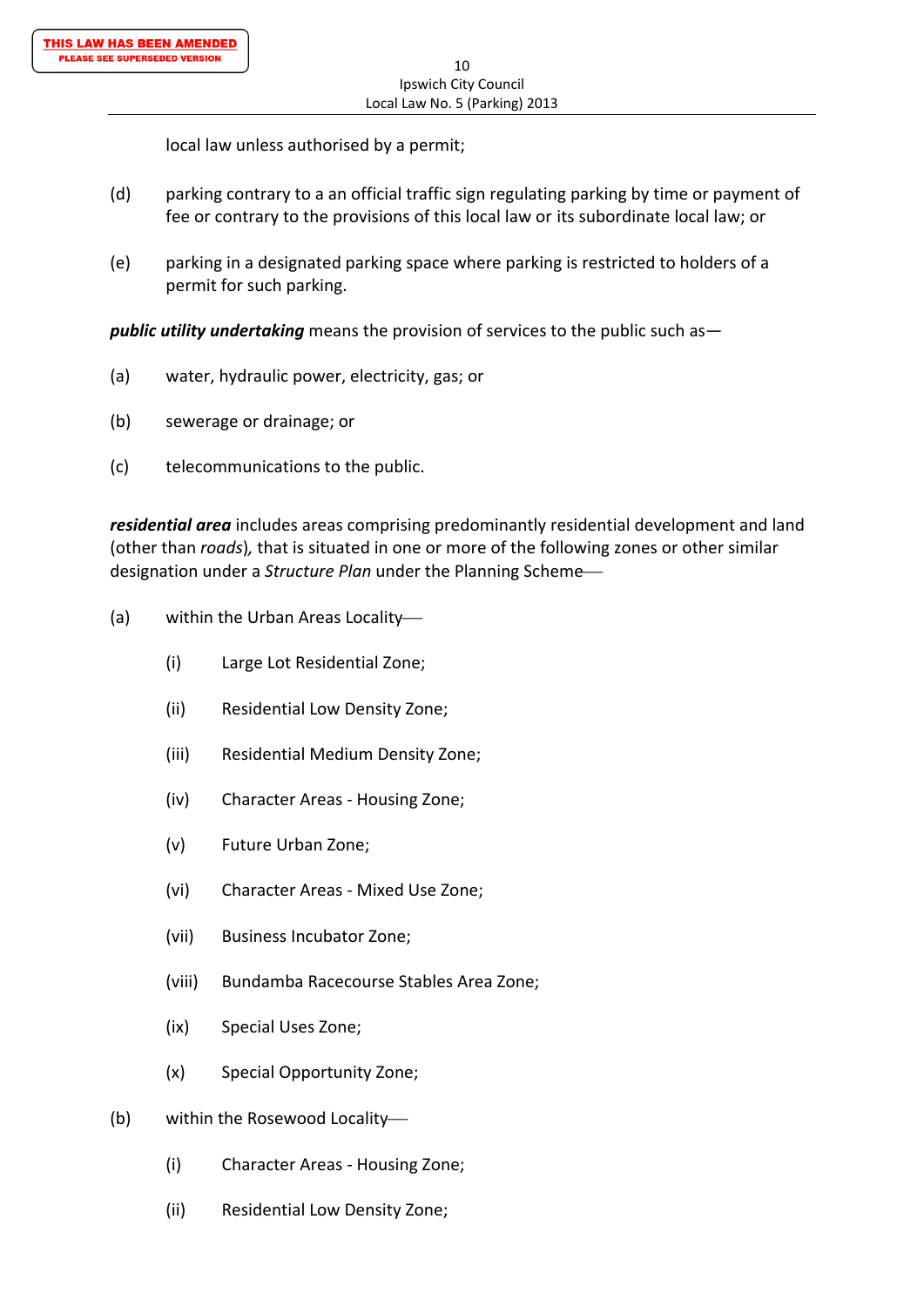- (iii) Residential Medium Density Zone;
- (iv) Urban Investigation Zone;
- (iv) Special Uses Zone;
- (c) within the City Centre Locality
	- (i) Residential High Density Zone;
- (d) within the Township Locality
	- (i) Township Residential Zone;
	- (ii) Township Character Housing Zone;
	- (iii) Township Character Mixed Use Zone;
	- (iv) Stables Residential Zone;
	- (v) Special Uses Zone.
- (e) within the Springfield Structure Plan––
	- (i) Community Residential Designation.
- (f) within the Rural Locality––
	- (i) Rural Living Zone.

and includes land approved for residential development pursuant to a development approval, including a development which is recorded on the Planning Scheme pursuant to section 3.5.27 *Integrated Planning Act* 1997 or section 391 of the *Sustainable Planning Act* 2009.

## *road* means —

- (a) a road as defined in the Act, section 59; and
- (b) a declared road in respect of which the chief executive has given written agreement under the TORUM Act section 101(b).

**State‐controlled road** means a State‐controlled road under the Transport Infrastructure Act 1994.

**the Act** means the Local Government Act 2009.

**TORUM Act** means the *Transport Operations (Road Use Management) Act 1995*.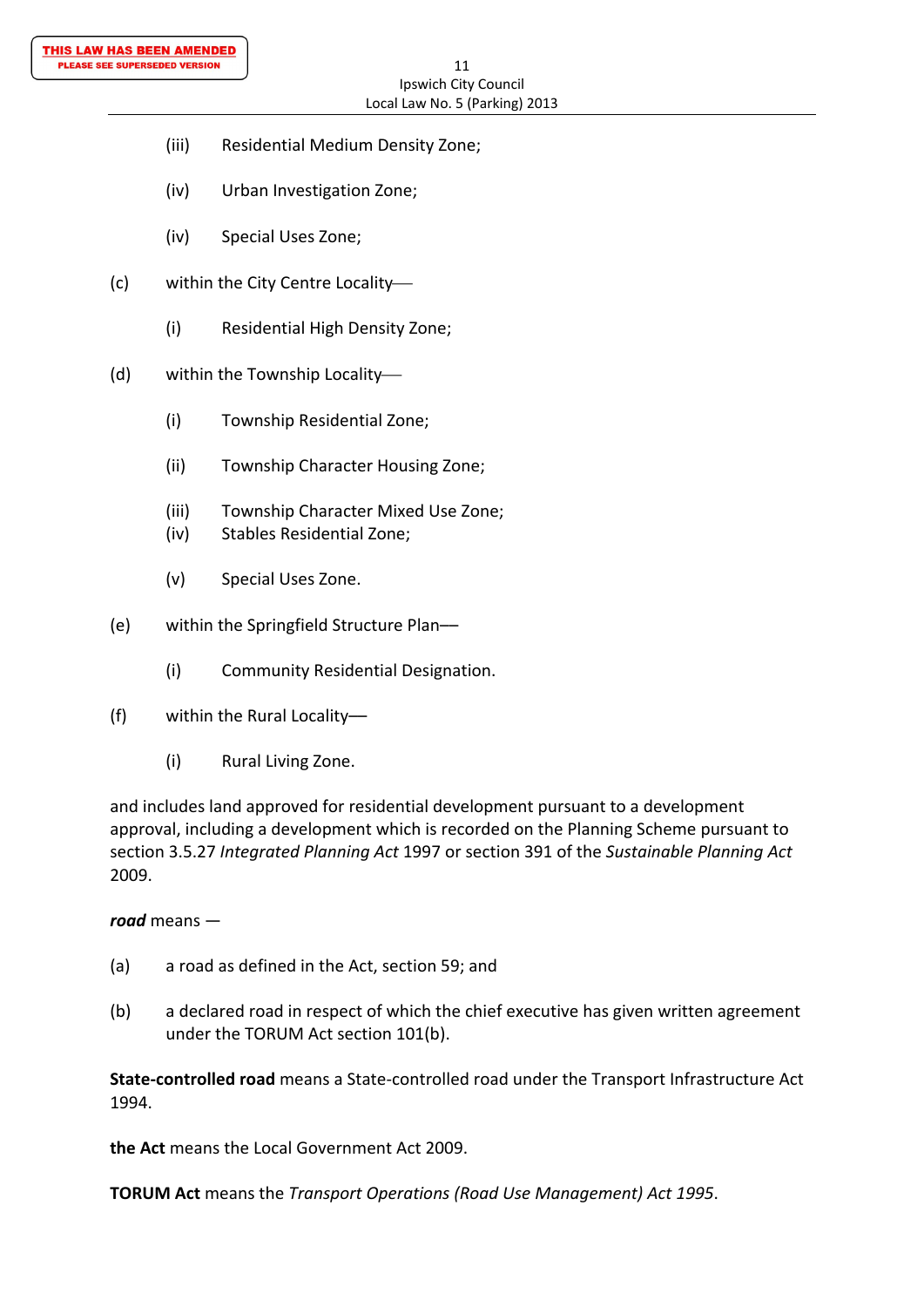*traffic area* see TORUM Act, schedule 4.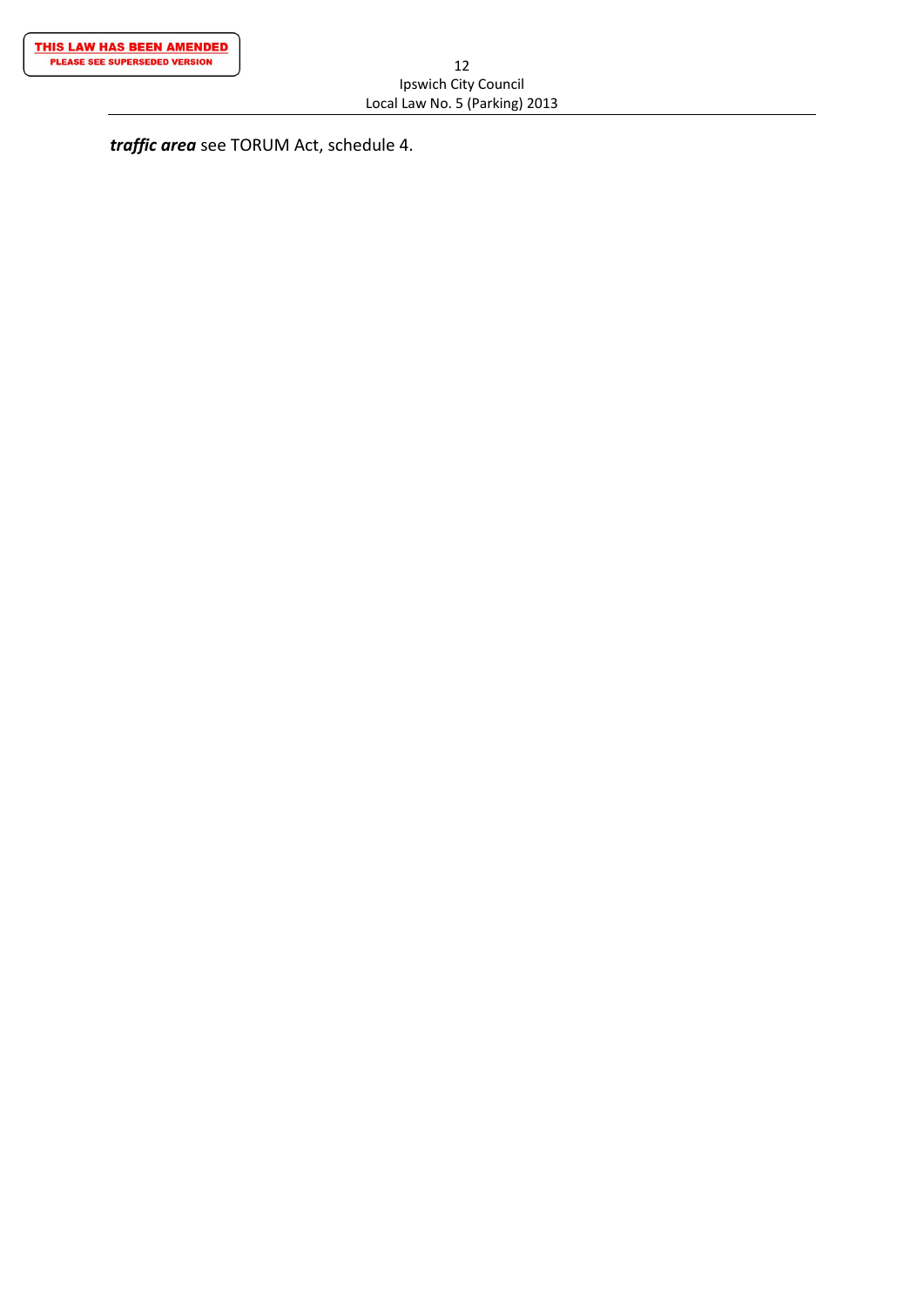# **Endnotes**

## **1 Index to Endnotes**

- 2 Date to which amendments incorporated
- 3 Key
- 4 Table of reprints
- 5 List of legislation
- 6 List of annotations

## **2 Date to which amendments incorporated**

This reprint includes all amendments that commenced operation on or before the

## **3 Key**

Key to abbreviations in list of legislation and annotations

Key Explanation

amd = amended ch = chapter def = definition div = division hdg = heading ins = inserted om = omitted  $p = page$ pt = part renum = renumbered rep = repealed s = section sch = schedule sdiv = subdivision

## **4 Table of reprints**

A reprint is issued upon the commencement of an amending instrument. A reprint is given the date of commencement of the amending instrument. Table of reprints of this local law – no amendments

## **5 List of legislation**

Original Local Law *Local Law No.5 (Parking) 2013* date of gazettal 5 July 2013